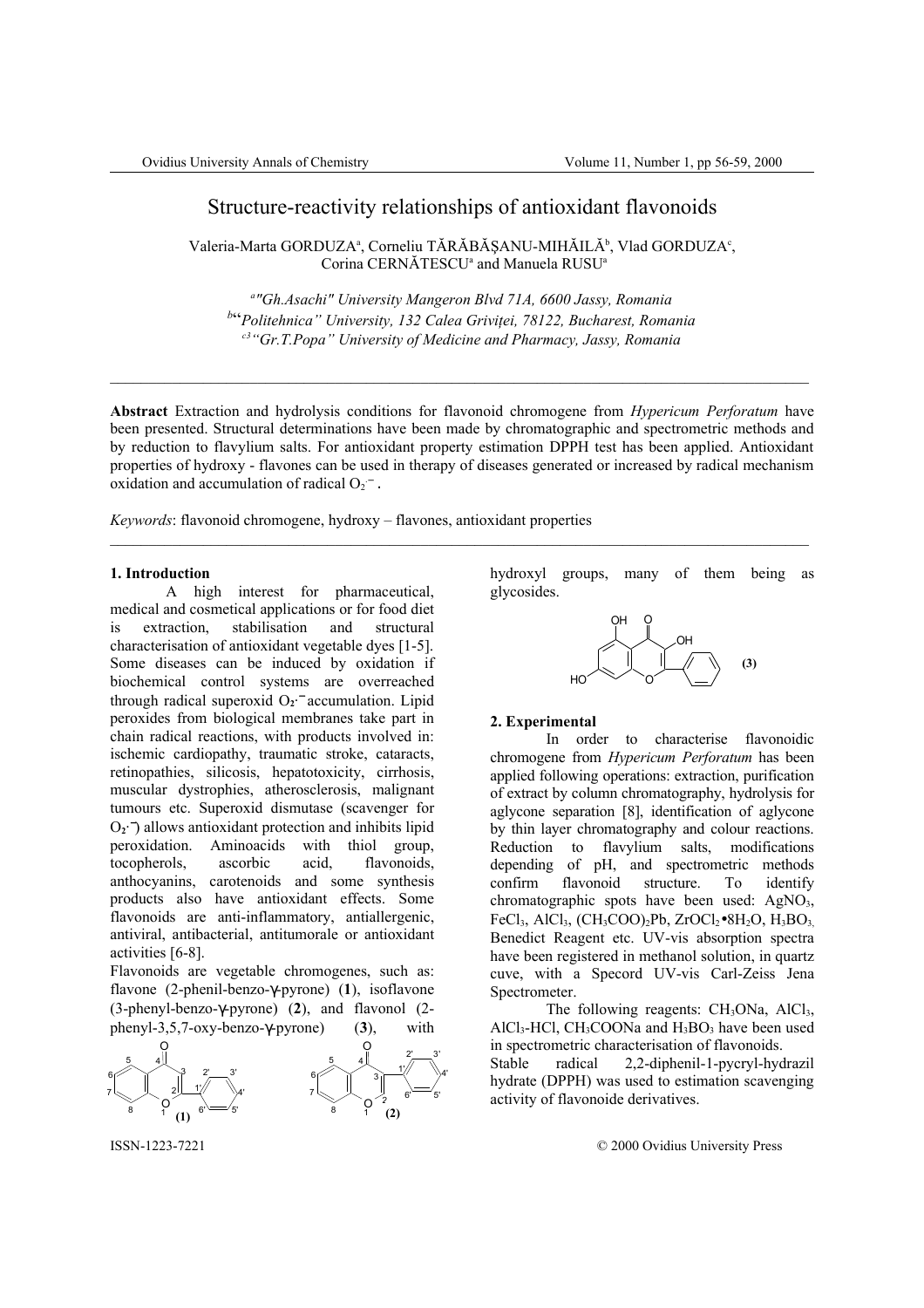| Table 1      |                                                                          |       |                          |                                 |                                                  |                      |        |           |            |  |  |  |
|--------------|--------------------------------------------------------------------------|-------|--------------------------|---------------------------------|--------------------------------------------------|----------------------|--------|-----------|------------|--|--|--|
| Spot         |                                                                          | $R_f$ |                          |                                 |                                                  | Identification       |        |           | Structure  |  |  |  |
|              | BuOH: AcOH: $H_2O$ $AcoH$ : $H_2O$ $AcoH$ : $H_2O$                       |       |                          | AcOEt                           |                                                  | Colour Fluorescence  |        | $pH=8-9$  |            |  |  |  |
|              | 4:1:5                                                                    | 3:17  | 6:5                      | with                            |                                                  | in UV                | vis    | <b>UV</b> | $3-O-$     |  |  |  |
|              |                                                                          |       |                          | water                           |                                                  |                      |        |           | glycoside- |  |  |  |
|              |                                                                          |       |                          |                                 |                                                  |                      |        |           | flavonol   |  |  |  |
| $\mathsf{A}$ | 0,62                                                                     | 0,46  | 0,73                     | 0,30                            | yellow                                           | brown                | yellow | yellow    |            |  |  |  |
|              |                                                                          |       |                          |                                 |                                                  |                      |        | orange    |            |  |  |  |
| Table 2.     |                                                                          |       |                          |                                 |                                                  |                      |        |           |            |  |  |  |
|              | Reagent                                                                  |       | Colour                   | Structure                       |                                                  |                      |        |           |            |  |  |  |
|              | $AgNO3+NH4OH$                                                            |       | brown-black              | glycoside and o-hydroxyl groups |                                                  |                      |        |           |            |  |  |  |
|              | FeCl <sub>3</sub>                                                        |       | green                    | $C_5$ -OH                       |                                                  |                      |        |           |            |  |  |  |
|              | AICl <sub>3</sub>                                                        |       | yellow,                  |                                 | $C_4$ -carbonyl, $C_5$ -OH, orto-hydroxyl groups |                      |        |           |            |  |  |  |
|              |                                                                          |       | orange fluorescence      |                                 |                                                  |                      |        |           |            |  |  |  |
|              | <b>Benedict Reagent</b>                                                  |       | without UV-fluorescence  |                                 |                                                  | orto-hydroxyl groups |        |           |            |  |  |  |
|              | (CH <sub>3</sub> COO) <sub>2</sub> Pb                                    |       | orange                   |                                 | $C_5$ -OH in peri with $C_4$ -carbonyl           |                      |        |           |            |  |  |  |
|              | ZrOCl <sub>2</sub> ·8H <sub>2</sub> O                                    |       | yellow                   |                                 | $C_5$ -OH and $C_3$ -O- substituted              |                      |        |           |            |  |  |  |
|              | Table 3. UV-Vis absorption characteristics of flavonol-glycoside extract |       |                          |                                 |                                                  |                      |        |           |            |  |  |  |
|              | Solvent and Reagents                                                     |       | $\lambda$ , nm           |                                 |                                                  |                      |        |           |            |  |  |  |
|              |                                                                          |       | Band II                  |                                 |                                                  | Band I               |        |           |            |  |  |  |
|              | CH <sub>3</sub> OH                                                       | 255   |                          |                                 | 265 sh                                           | 296                  |        |           | 355        |  |  |  |
|              | CH <sub>3</sub> ONa                                                      | 272   |                          |                                 |                                                  | 320                  |        |           | 410        |  |  |  |
|              | AICl <sub>3</sub>                                                        | 273   |                          |                                 | 300 sh                                           | 335 sh               |        |           | 427        |  |  |  |
|              | $AICl3 + HCl$                                                            | 265   |                          |                                 | 297 sh                                           | 357                  |        |           | 396        |  |  |  |
|              | CH <sub>3</sub> COONa                                                    |       | 265                      |                                 |                                                  |                      |        | 396       |            |  |  |  |
|              | $CH3COONa + H3BO3$                                                       |       | 258                      |                                 |                                                  |                      |        | 366       |            |  |  |  |
|              | Table 4. UV-Vis absorption characteristics for flavonol aglycone         |       |                          |                                 |                                                  |                      |        |           |            |  |  |  |
|              | Solvent and Reagents                                                     |       | $\lambda$ , nm           |                                 |                                                  |                      |        |           |            |  |  |  |
|              |                                                                          |       | <b>Band II</b><br>Band I |                                 |                                                  |                      |        |           |            |  |  |  |
|              | CH <sub>3</sub> OH                                                       | 250   |                          |                                 | 270 sh                                           | 310                  |        |           | 365        |  |  |  |
|              | CH <sub>3</sub> ONa                                                      | 280   |                          |                                 |                                                  | 325                  |        |           | 420        |  |  |  |
|              | AICl <sub>3</sub>                                                        | 285   |                          |                                 | 305 sh                                           | 340 sh               |        |           | 440        |  |  |  |
|              | $AICl3 + HCl$                                                            | 275   |                          |                                 | 300 sh                                           | 360                  |        |           | 410        |  |  |  |
|              | CH <sub>3</sub> COONa                                                    |       | 278                      |                                 |                                                  |                      |        | 400       |            |  |  |  |
|              | $CH3COONa + H3BO3$                                                       |       | 265                      |                                 |                                                  |                      |        | 380       |            |  |  |  |

### **3. Results and Discussions**

The separated flavonic chromogene has been identified by thin layer chromatography, UVvis and IR spectrometry and chemical reactions.

In Table 1 the values from thin layer chromatography on silicagel for flavonic chromogenes and in Table 2 identification reactions are presented. Colour tests and  $R_f$  values present a 5-hydroxi-3-O-glycosid-flavonol structure with OH groups in A and B rings.

IR spectra, registered in KBr pellets, have following vibrations:  $1670 \text{ cm}^{-1}$ -  $v_{C=0}$  from

substitute chromone;  $1230 \text{ cm}^{-1}$  -  $v_{\text{C-OH}}$  phenol; 3300 cm<sup>-1</sup>, 2900 cm<sup>-1</sup> -  $v_{O-H}$  – intermolecular, respectively intramolecular hydrogen bonds; 1070  $cm^{-1}$  -  $v_{\text{C-O-C}}$  cyclic ether.

Characteristics of UV-VIS absorption spectra, registered in methanol solution of flavonolglycoside extract and aglycone are presented in Tables 3 and 4. The structure has been confirmed by aglycone (**4**) reduction, with Zn and HCl, to flavylium chloride (**7**). In pH field 1-5 hydration, tautomerism and acid-basic equilibria are possible, between flavylium cation (**7**), quinone (**8**), carbinol

57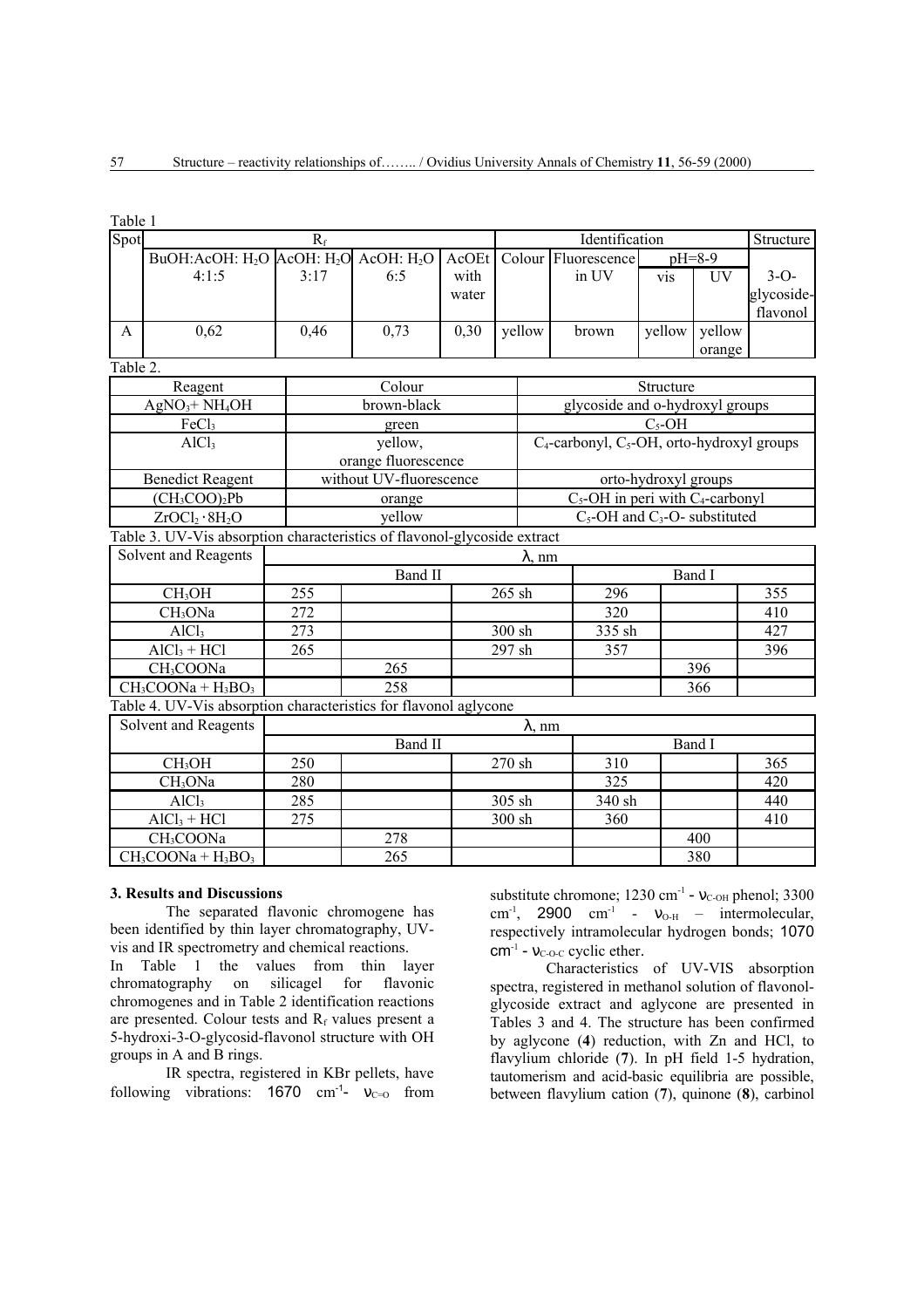(**9**) and chalcone (**10**). Reduction product has an absorption maximum at 520 nm.



Low intensity band at 350 nm is due to chalcone, which coexists with flavylium cation. The antioxidant effect of seven flavonic derivatives, as model substances, and two *Hypericum Perforatum* extracts has been studied (Table 5). Scavenging activity for  $O<sub>2</sub>$  of flavonic derivatives has been evaluated through decreasing of 2,2 difenil-1-picril-hidrazil (DPPH) optical density at 517 nm [9].

Oxy-flavonoids have antioxidants

substitution position influencing biological effects. Flavonic compounds 5,7,3',4',5'-pentaoxylated have antioxidant effects. Substitution in  $3^{\prime}, 4^{\prime}, 5^{\prime}$ with hydroxyl groups is important for antioxidant effects (scavenger) (Table 5).

## **4. Conclusions**

Extraction and hydrolysis conditions for 3,5,7,3',4'-pentaoxy flavonic chromogene from *Hypericum Perforatum* have been presented. Structural determinations for separated chromogene have been made by chromatographic and spectrometric methods and by reduction to flavylium salts. For antioxidant property estimation for model compounds and extraction products DPPH test has been applied. Antioxidant properties of hydroxy-flavones can be used in therapy of diseases generated or increased by radical mechanism oxidation and accumulation of radical  $O_2^-$  .



properties show by: free radicals deactivation and,